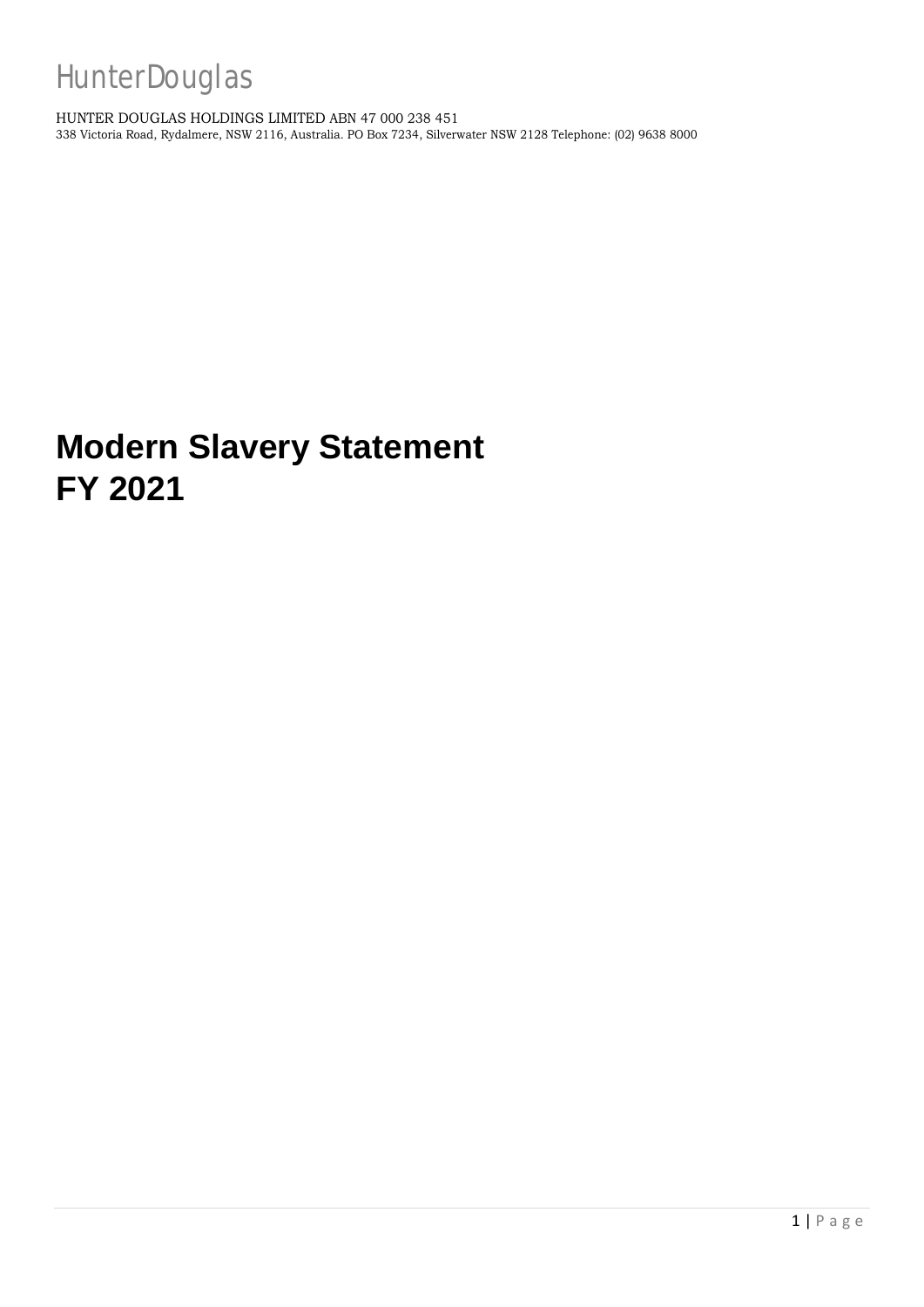#### **1. Introduction**

Hunter Douglas Holdings Limited, and its subsidiary companies, ("Hunter Douglas") is opposed to slavery in all its forms, including: slavery; servitude; forced labour; human trafficking; deceptive recruiting for labour or services; debt bondage; forced marriage; and the worst forms of child labour. This statement describes the steps taken by Hunter Douglas during the financial year ending 31 December 2021 to assess and address the risk of modern slavery occurring in our operations and supply chains.

This statement meets the reporting requirements of Australia's Modern Slavery Act 2018 (Cth) and associated guidelines.

#### **2. Our Structure, Operations and Supply Chains**

The Hunter Douglas Group was established in 1919 by Henry Sonnenberg in Germany and is a world market leader in Window Coverings and a major manufacturer of Architectural Products. Since that time, the business has been predominately owned by the Sonnenberg family, with the second and third generations managing the business. On 28 February 2022, 3G Capital Group acquired a 75% shareholding in the Hunter Douglas Group with the Sonnenberg family retaining a 25% shareholding.

The Hunter Douglas Group is comprised of 134 companies with 47 manufacturing and 87 assembly operations and marketing organisations in more than 100 countries. The Hunter Douglas Group employs about 23,000 people worldwide.

Hunter Douglas Holdings Limited is an Australian incorporated wholly owned subsidiary of the international Hunter Douglas Group and its subsidiary companies include: Hunter Douglas Limited, Vertilux Corporation Pty. Ltd. ATF Vertilux trading Trust, Victory Curtains & Blinds No. 2 Pty Ltd and Blindware Pty Ltd. It commenced manufacturing in Australia in 1954 and is the largest supplier of window coverings in Australia. Its head office is located at Rydalmere in Sydney. We have a total of 419 team members located across Australia.

Hunter Douglas' vision is to manufacture high quality window furnishings to custom Australian homes and commercial spaces from our Rydalmere, NSW, Yatala, QLD and Keilor Park, VIC assembly facilities. Hunter Douglas' window furnishing products are sold under well-known brand names such as Luxaflex® Window Fashions and are distributed through our Luxaflex Window Fashions Gallery dealers in Australia for sale to consumers. Hunter Douglas also manufactures products for sale under the brand names of our customers.

Hunter Douglas operates an extensive textiles manufacturing facility at Rydalmere, producing fabrics for Blinds, Sunscreens and Awnings.

Hunter Douglas delivers high quality and technically superior window covering components to independent fabricators who assemble the components into finished products for sale to consumers.

We have developed a dependable reputation and are proud to have achieved sustainable growth on a national scale.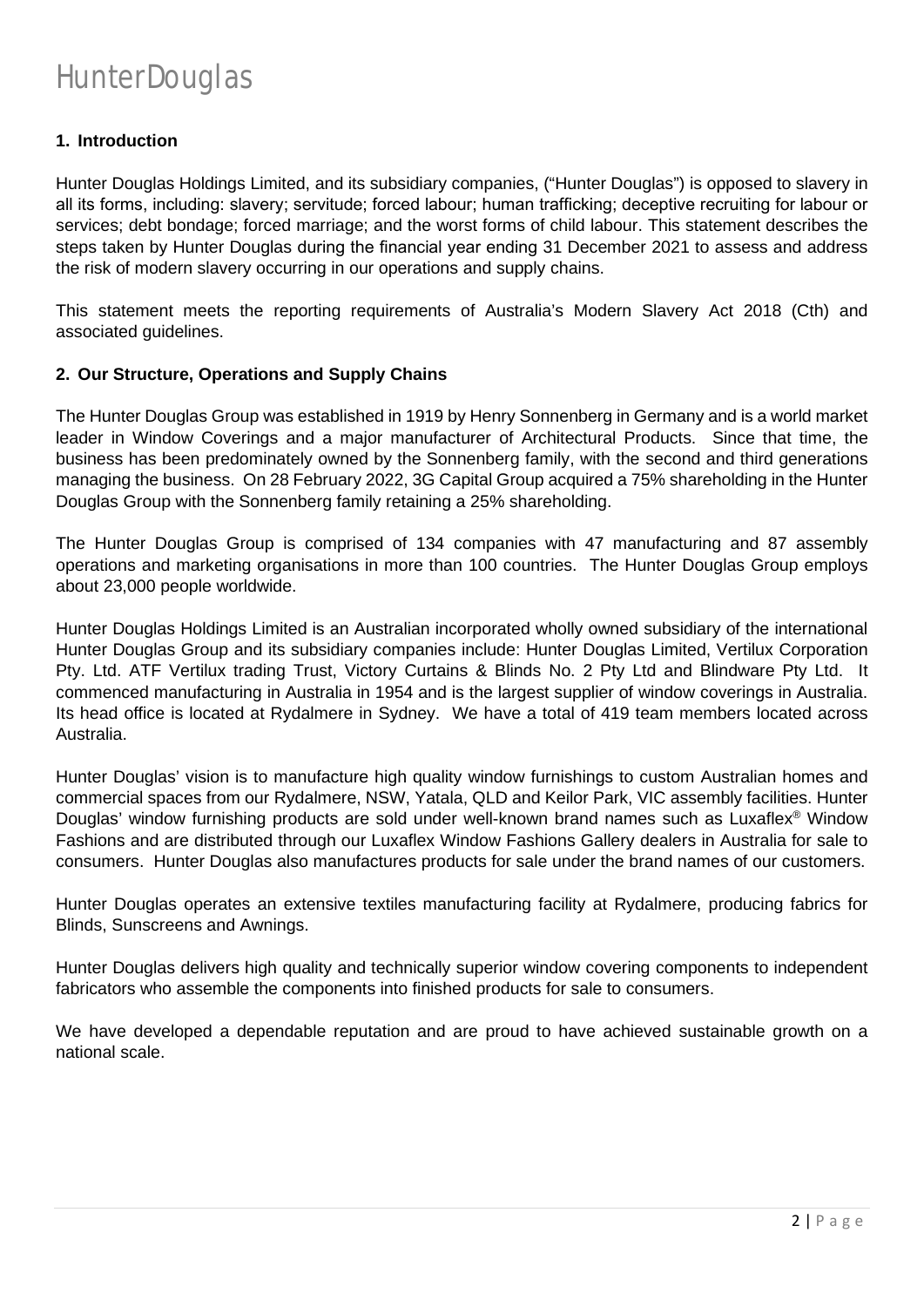As well as our assembly locations in NSW, QLD and VIC, we also supply products to our Luxaflex® Alliance dealers and to third party unbranded retailers and licensees.

We source product from approximately 600 local and overseas suppliers, which produce product in their own, or contracted third party, supplier factories located in Australia and overseas.

#### **3. Modern Slavery Risk**

Hunter Douglas has assessed its modern slavery risks with reference to a number of modern slavery risk indices, including the Walk Free Foundation Global Slavery Index, and information supplied to us through our extensive stakeholder networks (e.g. customers, suppliers, licensors, industry associations and governments).

#### **3.1 Operations**

In FY 2021, Hunter Douglas assessed the risk of modern slavery in our direct business operations to be low. Hunter Douglas has a robust system of HR policies and procedures that ensure compliance with legally mandated employment entitlements and awards across our workforce. The policies apply to all Hunter Douglas operated offices and facilities in Australia.

#### **3.2 Supply Chains**

Hunter Douglas recognises that through the window furnishing products we source from our third party supplier factories and local suppliers, we can be exposed to the risk of modern slavery in the manufacturing process both in Australia and overseas.

The Global Slavery Index has identified a shortlist list of 15 imported products common in G20 countries, such as Australia, which present a heightened risk of forced labour. While Hunter Douglas' primary product (window furnishings) does not appear on the list, raw materials and components used in window furnishings relate to three products on the short list as set out in the table below.

| Global Slavery Index: Products at<br><b>Risk of Forced Labour</b> | Potential Hunter Douglas Supply Chain Product<br><b>Exposure</b>           |
|-------------------------------------------------------------------|----------------------------------------------------------------------------|
|                                                                   |                                                                            |
| <b>Electronics</b>                                                | Electronic components used in motorised<br>window<br>furnishings           |
| Cotton                                                            | Cotton fabric used in manufacturing of window furnishings<br>(eg curtains) |
| Timber                                                            | Timber based window furnishings                                            |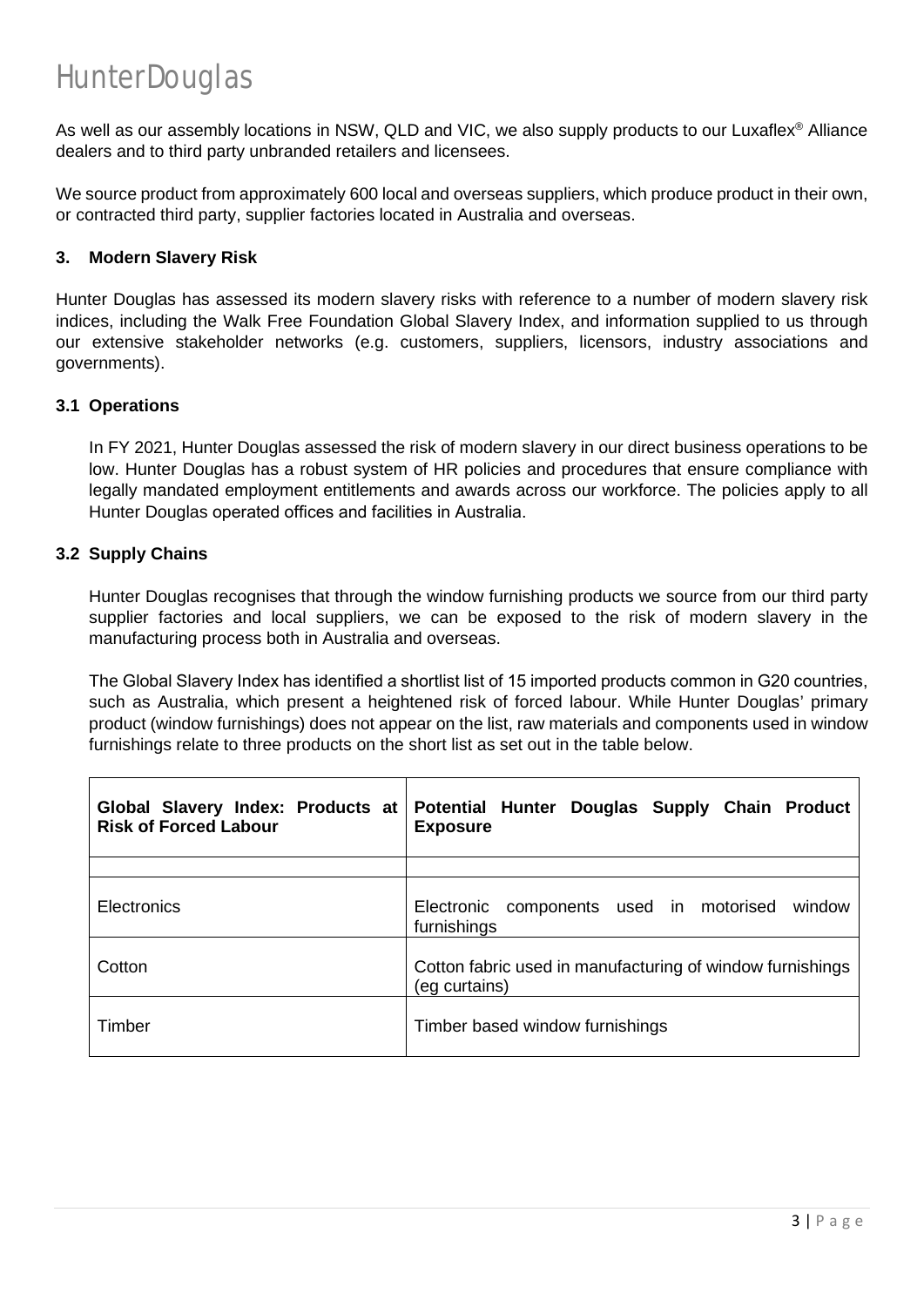#### **4. Risk Mitigation Actions**

The need to manage the risk of modern slavery in our supply chain is a key consideration behind the design of the Hunter Douglas Ethical Sourcing Program. The program is applicable to all Suppliers including Suppliers of the products we sell to our dealers and customers, the goods we use in our own operations and our service providers.

Key elements of the program include:

- A comprehensive Hunter Douglas Supplier Code of Conduct, which includes the minimum sourcing standards that all Suppliers must meet as a condition of doing business with Hunter Douglas. The Code contains specific wording prohibiting conduct associated with modern slavery, including child labour, forced labour, human trafficking, non-compliance with local wage laws and unauthorised subcontracting.
- Code compliance declarations that must be signed by all Suppliers.
- A whistle-blower line (compliance@hunterdouglas.com.au) through which any person, including workers of a Supplier, may report actual or suspected Code violations.
- A robust audit and monitoring program that requires Hunter Douglas supplier factories to have an approved ethical sourcing audit prior to onboarding and renewed at least every two years.
- Due diligence processes applicable to onboarding new local Suppliers, designed to ensure their factories comply with ethical sourcing standards that, at a minimum, meet the Hunter Douglas standards.
- Staff training.
- A Standard Operating Procedure documenting the Hunter Douglas Ethical Sourcing Program's governance structure, program objectives, and internal roles and responsibilities.

#### **5. Assessing Effectiveness**

Responsibility for assessing and addressing Hunter Douglas' modern slavery risks occurs under the direct oversight of the Managing Directors. Hunter Douglas' overall modern slavery risk management approach is reviewed at least annually.

#### **6. Consultation with our Group Companies**

Hunter Douglas is committed to working with non-government organisations, its employees and their representatives, external auditors and its associated entities to improve its modern slavery response.

Hunter Douglas seeks to work alongside its suppliers and employees to ensure it is always aware of modern slavery risks in its supply chain, and to ensure it does not inadvertently engage with modern slavery practices. Ultimately, measures taken by Hunter Douglas enable it to adequately address and mitigate the modern slavery risks identified in its operations, supply chains and industry.